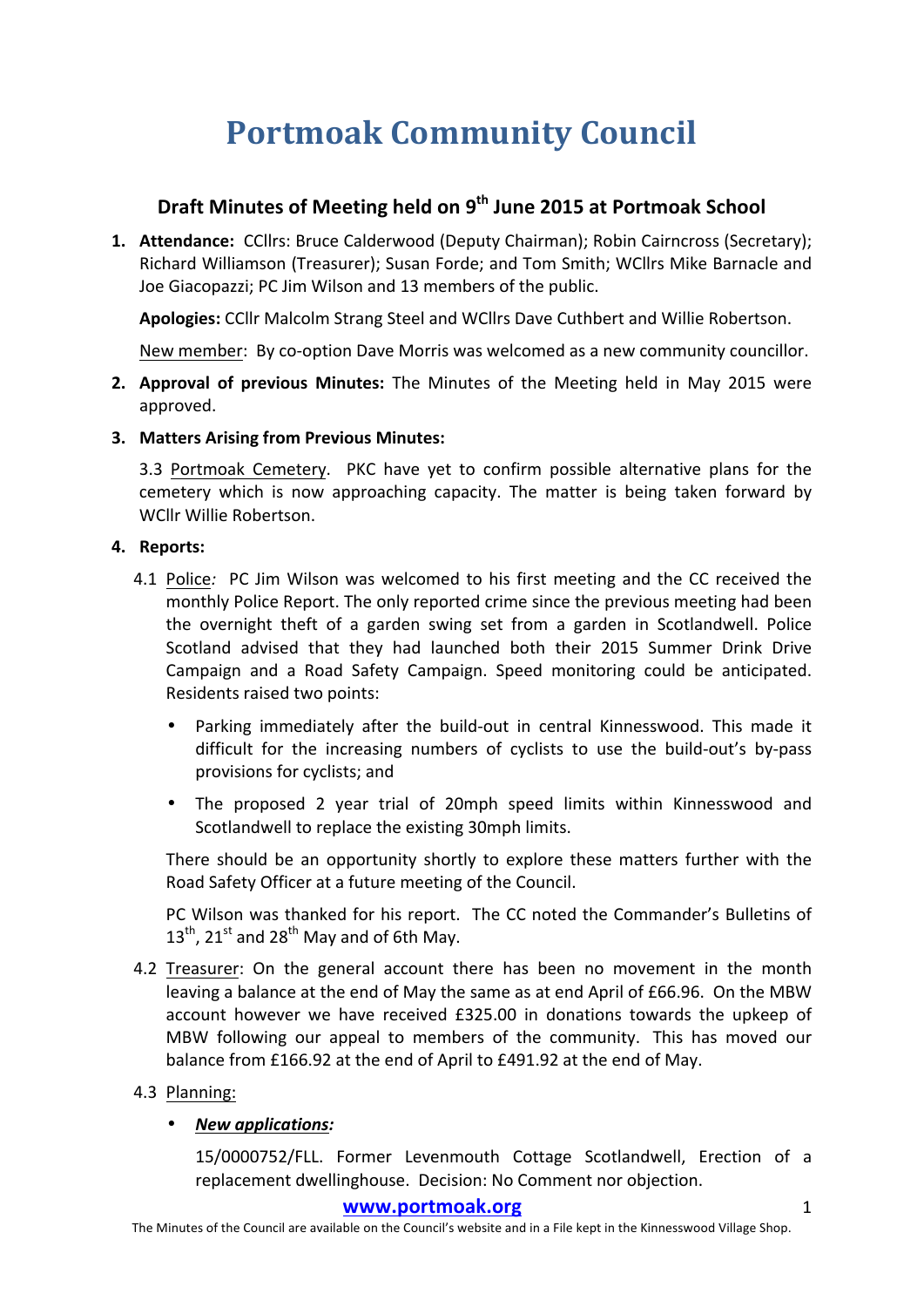- *Progress with developments* 
	- *a*) Lomond Inn 15/00505FLL & 15/00506/CON. The CC's comments had been submitted.
	- **b)** Glenlomond. The Glenlomond Residents Association would meet shortly. The developer would be present to explain progress with his development plans.
	- *c*) The following have been granted planning consent: 15/00449/AML Erection of 16 holiday lodges and associated works, Findatie; 15/00464/FLL Modification of permission 09/00936/FLL - Change of house type at former Causeway Cottage: and 15/00562/FLL - Erection of a wind turbine. Greenhead of Arnot.

## 4.4 Roads:

- Lost Build-out *illumination: 2 build-outs:* There appeared to be no progress.
- *Loose Manhole cover and setting on the B920 at its exit from Scotlandwell*. This situation was deteriorating.
- Absent road markings on significant parts of south Loch Road (B9097) and at *the junction of the B9097 with the B920.*

WCllrs Barnacle and Giacopazzi would pursue these points with PKC.

The promised cats eyes along the A911 as it traverses Portmoak were eagerly awaited.

- 4.5 Paths: Cllr Tom Smith confirmed that: some £350 had been raised to help support maintenance of the Michael Bruce Way (MBW); the frequency of cuts on the Peat Loan section of the MBW had been reduced; and that the new strimmer/bush cutter had been in action on both the MBW and the Dryside Road Path.
- **5.** Stephen's Field: to receive a progress report on the ballot. The CC had been advised that if the community was to support a planning application for the "retained Plot" (and/or its inclusion within the village settlement boundary/envelope) the application would have a good chance of being approved and transfer of ownership of remainder of the Field to the CC, with consequent ability to control what happens on it, would then proceed. The CC had sought, through a ballot of Portmoak residents, to determine how the community would like it to act in this situation. In the ballot it asked the question: *"Would you wish the Community Council to actively support the obtaining of planning permission*  for one house on the "retained Plot" and/or its inclusion for development in the next Local *Development Plan with a view to triggering the transfer of ownership of the field to the Community Council sooner rather than later?"* Respondents were asked to indicate Yes or No.

While the CC had developed and agreed the content of the questionnaire they had received assistance from the PKC Planning and Development Team in compiling it, in copying the ballot paper and in putting the survey on-line. PKC also provided an independent analysis of the results.

Ballot papers were hand delivered to everyone in the Portmoak Community Council area by volunteers from the Community Council. Extra copies were available in Kinnesswood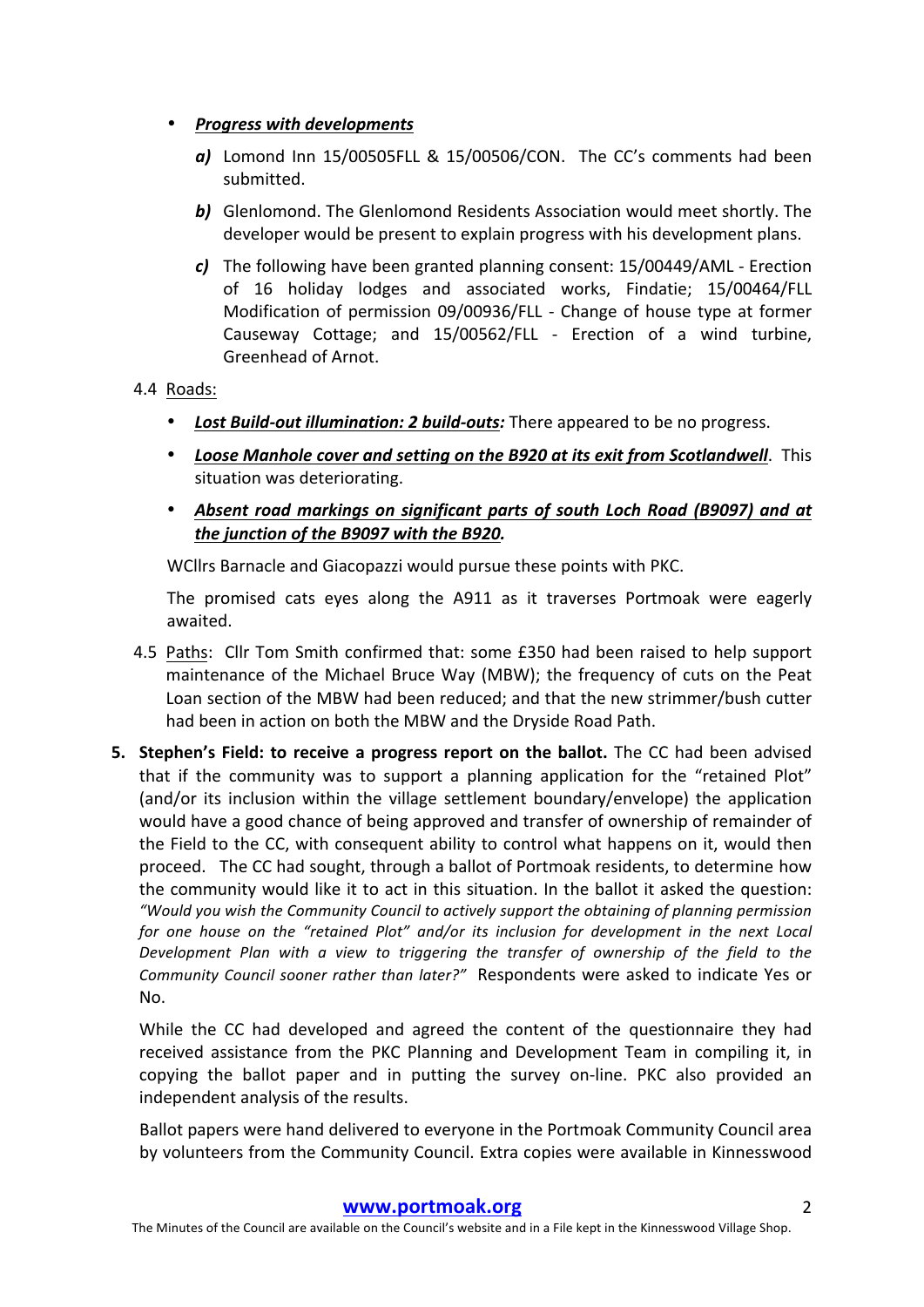Shop. The online ballot was also available from the Portmoak Community Council webpage. The ballot opened on  $16^{th}$  May and closed at 5pm on the  $8^{th}$  June 2015.

Residents could vote by completing a paper ballot paper and putting it in a sealed ballot box in Kinnesswood Shop or complete the ballot online.

*Results:* A table summarising the results was circulated to Ward and Community Councillors and to the public attending the meeting. It will be placed on the Council's website. 134 people voted:

- 99 (74%) voted Yes; and 35 (26%) voted No.
- 48 (36%) voted online and 86 (64%) on paper. (The voting preferences were virtually identical for both groups.)

*Discussion:* several of the 13 members of the public present expressed the view that the resume on the ballot paper was not accurate and that accordingly the ballot was not valid and was indeed biased. This view was echoed by CCIIr Dave Morris. The CC agreed to minute these concerns.

As was intended the CC would now report the outcome of the Ballot and the comments made on it to PKC and to A&J Stephen.

**5. SSE overhead wires at Wellside**. CCllr Susan Forde reported that, in response to a request from the community in respect of the safety of both high voltage lines lying to the north and south of the Wellside development, SSE linesmen had recently assessed the lines and reported them safe and in accordance with national guidelines. As there remained concern the matter would be explored with the Health and Safety Executive.

#### **6. Election of New Community Council**

A new Community Council for Portmoak will be appointed by PKC from November. Enquires from interested residents of Portmoak who might wish to become a community councillor are welcomed. Any member of the CC would be pleased to respond with information. Papers relating to nominations will become available from PKC over the summer. Elections are supervised by PKC and will only happen were there to be more than 8 nominees.

- **7.** Ward Cllr Reports: The following were raised by WCllrs Barnacle and Giacopazzi:
	- **Boundary Commission Consultation:** PKC had responded strongly to the Boundary Commission confirming its support for the retention of the current Kinross Ward. This in effect reflects the historic boundaries of the old County of Kinross-shire. The Boundary Commission's proposals would significantly shrink Kinross-shire.
	- LDP: A summary of responses to the recent "call for issues and sites" would be placed on the PKC website shortly. It is important to look at the proposed sites and issues that affect Portmoak. These would be taken into account in the preparation of the Main Issues Report which is to be published for consultation later this year.
	- *Policy LDP RD52*: This policy concerns provisions for new gypsy travellers' sites. PKC was reviewing this policy to determine practical amd appropriate ways for ensuring that it would be more effective.